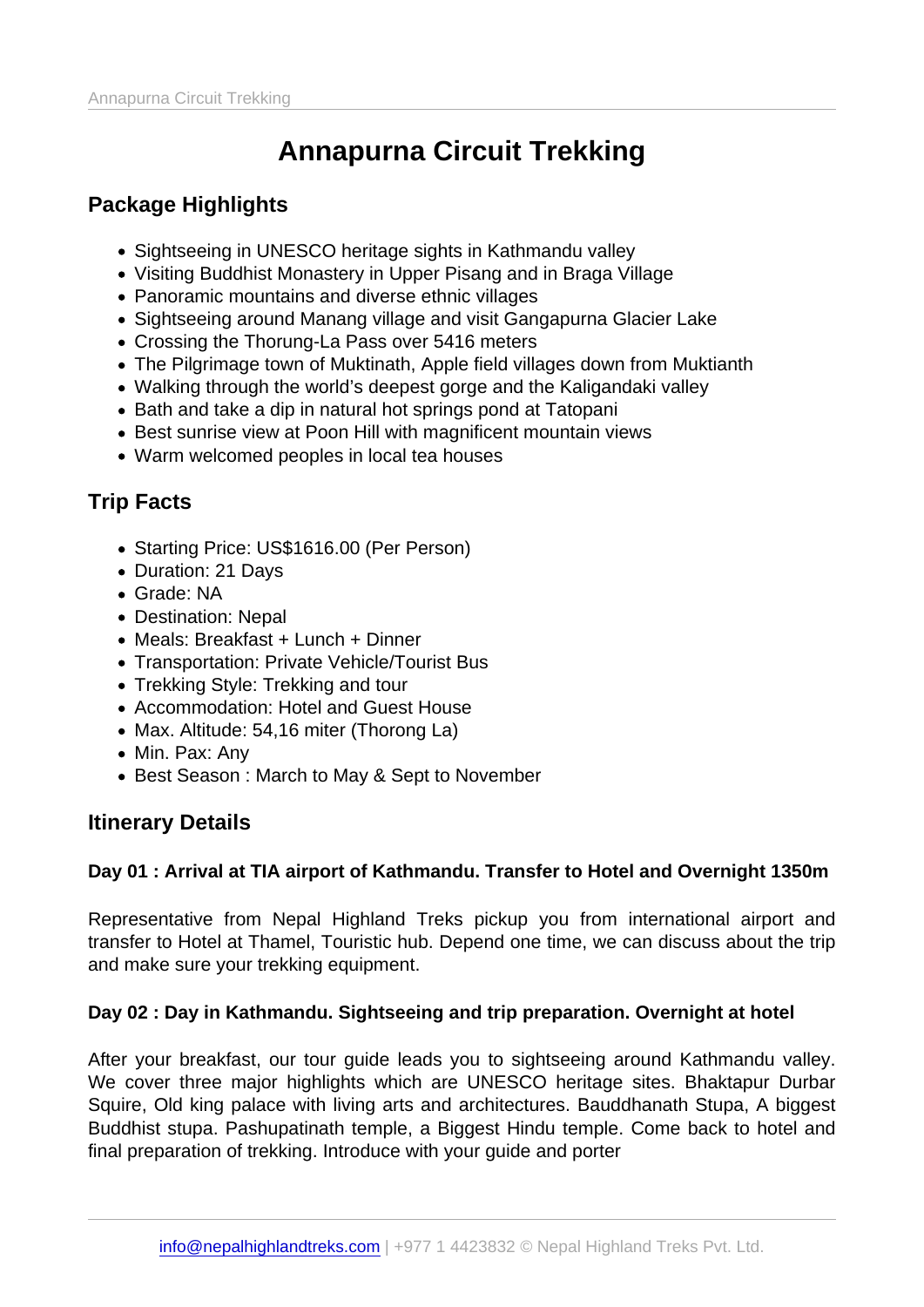Day 03 : Drive to Syange (1100) via Besisahar (830m) by bus and local Jeep - 8 hrs. Overnight at tea house

After your early breakfast in Hotel, drive to Buspark for driving to Besisahr and than Syange. We may change bus from Besishar. You also have an option to make it comfortable with choosing private transpiration from Kathmandu. Scenic drive with green valleys, mountain and local villages. Most of routes following of Trisuli River and Marshayangdi. Reach at Syange and check in to local tea house.

Day 04 : Trek Syange to Tal (1700 meters) - 5 hrs. Overnight at tea house

Our first day of trekking start from here. Trekking starts gradually following the beautiful surface of Marshyangdi River. The scenery and landscape is change since we enter at Manang region. Many spectacular waterfalls will follow us at our walking

Day 05 : Trek Tal to Danaque (1860 meters) - 5 hrs. overnight at tea house

We will leave Marshyangdi River behind and enter wide, flat valley. Spectacular Annapurna II and Pisang peak along the trail. You can observe peoples and their lifestyle near at country side. Beautiful waterfall along the trail is still picturesque today.

Day 06 : Trek from Danaque to Chame (2670 meters) - 4/5 hrs. overnight at tea house

Quite short walking day today with enjoyable Mountain peaks, waterfalls and beautiful landscape. After 4 hours of walking, reach at Chame and take your lunch here. Chame is the headquater of Manang district having nice lodges comparatively your previous days. You can hike around the village, if you go little further from town, there lies two small hot springs

Day 07 : Trek Chame to Upper Pisang (3300 meters) - 6 hrs. Overnight at tea house

Walk through the dense forest along with bank of Marshyangdi River enter narrow valley. The scenic view of crops land and mountains during this walk. After 6 hours of walking reach at Upper Pisang. Village is surroundings with some of the lod monasteries.

Day 08 : Trek Pisang to Manang (3500 miters) - 6 hrs. overnight at tea house

Continue our trek walking through big hills, Jungle and wetland. Cross small Budhhist stupa, Monasteries and Lama's School on our walking and reach Manang. Manang is biggest village in the Trans Himalayan range of Nepal. Ethnic Gurung and Ghale peoples from here called Manangis. Minorities of Buddhist Lamas who came here from Tibet, Dolpo and Mustang are the inhabited of Manang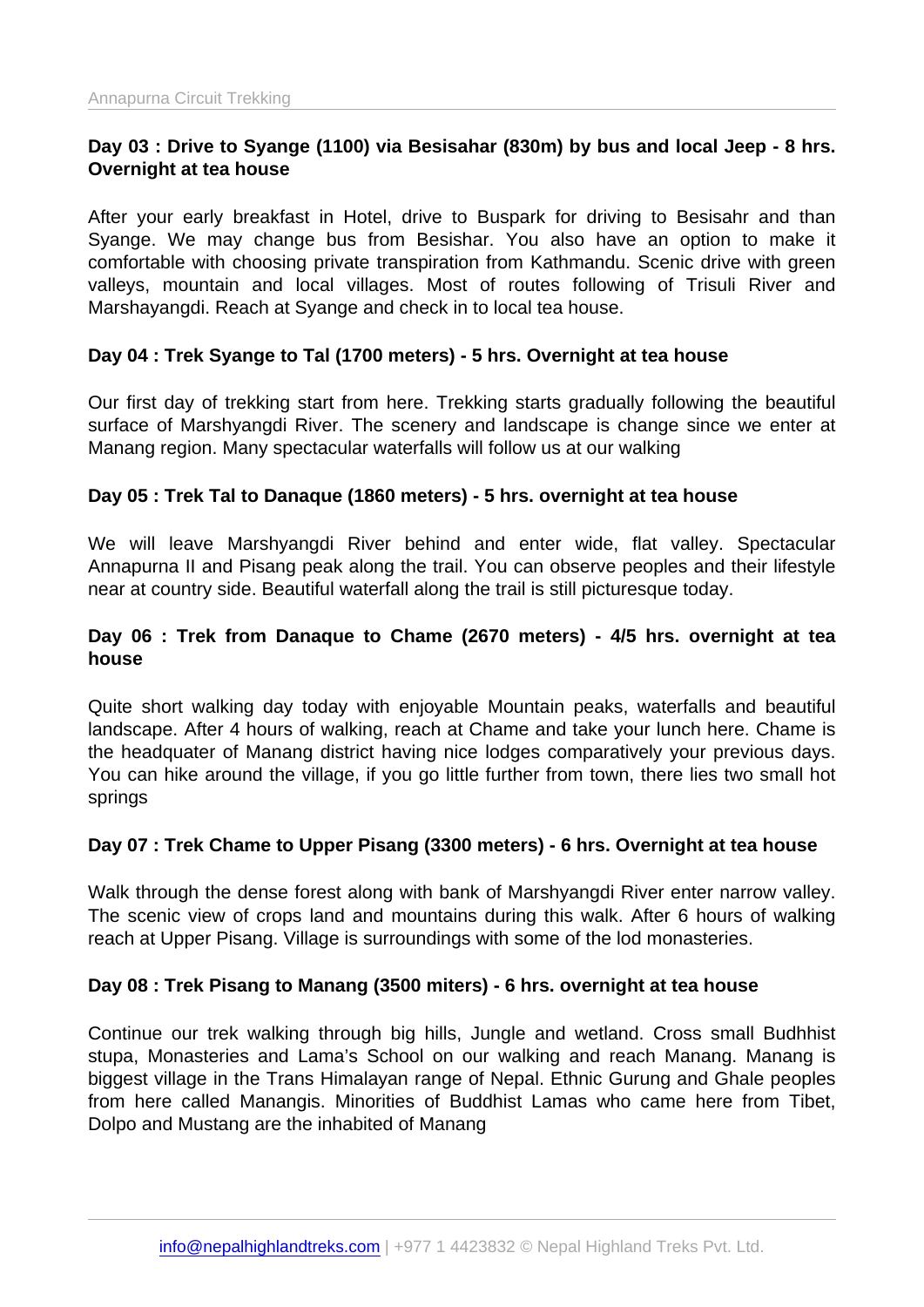#### Day 09 : Acclimatization day at Manang village. Overnight at tea house

We spend a day acclimatizing in Manang by doing some walks and sightseeing around the village with your guide. We will visit Monastery and go to Gangapurna Glacier Lake during our walk. Towards the end of the day, we return to our accommodation for a night's rest at Manang

Day 10 : Trek Manang to Yak Kharka (4,000m) - 5/6 hrs. Overnight at tea house

After acclimatization at Manang we get good energy to cross about 500 miter ascending. We make the climb steadily through Tenki, leaving the Marshyangdi Valley. Continuing along the Jarsang Khola Valley. Reach at Manang, there we see the vegetations steadily more sparse

Day 11 : Trek Yak Kharka to Thorong Phedi (4,450m) - 5 hrs. overnight at tea house

After a two hour ascent, the trail descends to cross the river at 4,310m. We then climb up to Thorong Phedi at 4,450m where decent guesthouses have been built in the recent years. An option, we also can reach at High camp. It is depend on availability of tea houses

Day 12 : Trek Thorong Phedi to Muktinath (3,800m) passing Thorung-La pass (5,416m) - 8 hrs. overnight at tea house

Today is a long trek starting before sunrise at 4 am to reach the pass by 9-10am because of ater mid day, heavy windy hit, which might greatly affect the journey, particularly at the Thorung La Pass (5,416m). We climb steeply on a regular route which is quite easy to follow. However, some problems may arise due to the altitude and snow. About four hours climb up to the pass marked by the chortens and prayer flags will reward us with stunning views from the top of the pass. Another four hours of walking down will take us to the holy town of Muktinath. Overnight here

Day 13 : Trek Muktinath to Marpha (2,670m) 4/5 hrs. Overnight at tea house

This day, trail goes down to the Kali Gandaki gorge. Kali Gandaki is the deepest gorge in the world which is situated between the Annapurna (8091m) and Dhaulagiri (8167m) peaks. And then, the trail begins gently down to Rupchechhara waterfall. Rupchechhara is the beautiful waterfall of Nepal, where you can take a picture of the waterfall and move ahead to Tatopani.

Day 14 : Trek Marpha to Kalopani (2,530m) - 7 hrs. overnight at tea house

Treking trail goes down to the Kali Gandaki gorge. And then, the trail begins gently down to Rupchechhara waterfall. Rupchechhara is the beautiful and longest waterfall of Nepal,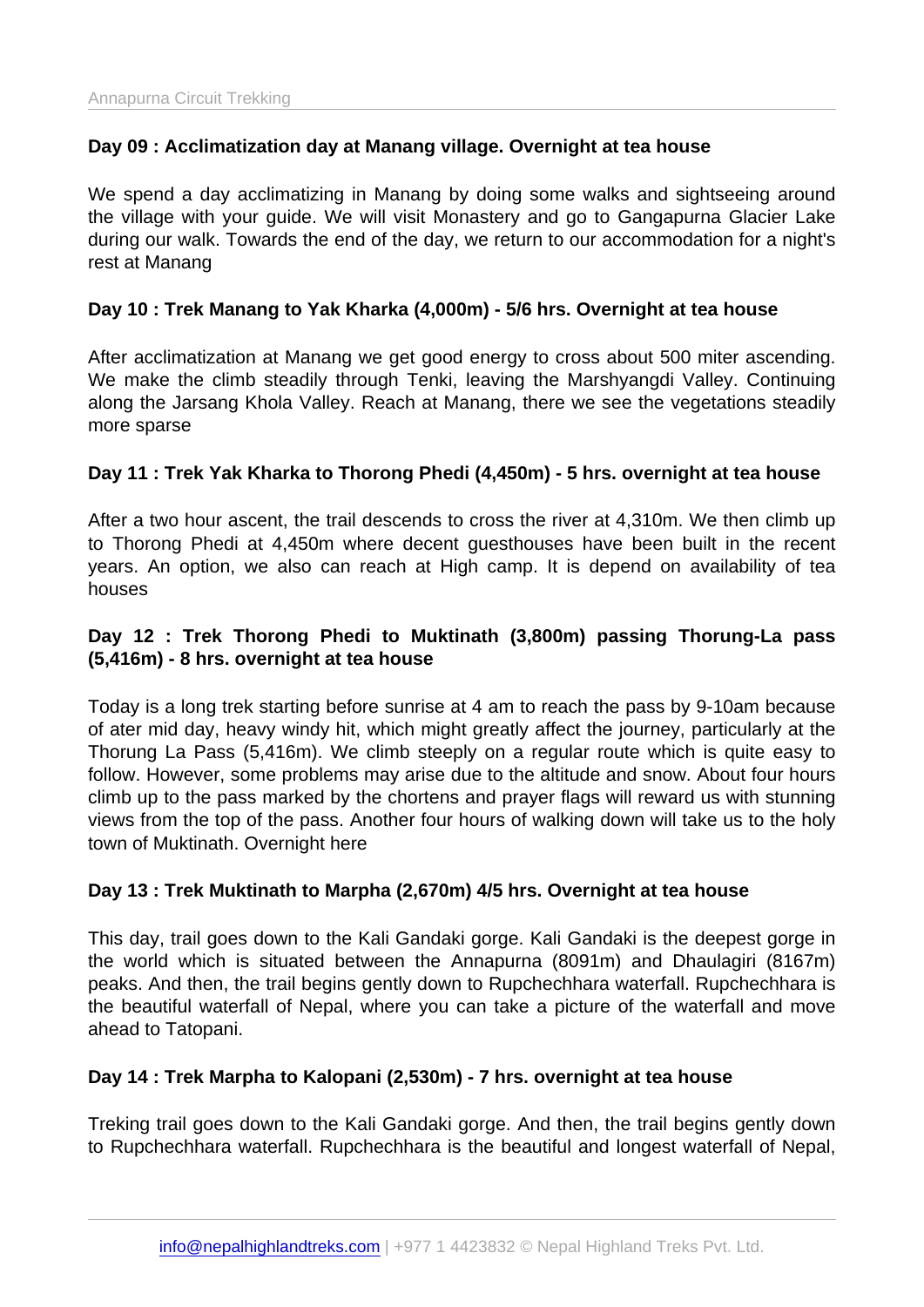where you can take a picture and move ahead to Tatopani. At evening you can enjoy bathing in Natural hot spring

Day 15 : Trek Kalopani to Tatopani/ Natural hot-spring(1,190m) - 6 hrs. Overnight at tea house

Treking trail goes down to the Kali Gandaki gorge. And then, the trail begins gently down to Rupchechhara waterfall. Rupchechhara is the beautiful and longest waterfall of Nepal, where you can take a picture and move ahead to Tatopani. At evening you can enjoy bathing in Natural hot spring, which wash all the tiredness of entire trip.

Day 16 : Trek Tatopani to Ghorepani (2,810m) - 6/7 hrs. Overnight at tea house

After your breakfast, start trekking via rough road till suspension bridge over Kaligandaki River. By crossing, trail begins uphills inside green forest. It is actually hard day by climbing about 1600 miter altitude. Passing through couples of Gurung and Magar vilalges. Reach Sikha to have lunch and reach Ghorepani at late afternoon. Ghorepani is one of the famous village and key junction of Annapurna Base Camp Trekking.

Day 17 : Morning hike to Poon Hill (3,210m) and trek to Tikhedunga (1,570m) - 6 hrs. Overnight at tea house

Early in the morning hike to Poonhill for best sunrise and mountain view. You will see different phases of mountain which are same mountain you seen before from trekking route. come back to lodge and take breakfast. Trekking all the way down to Tikhedhunka a through rhododendron forests of a large Magar village of Banthanti and Ulleri.

Day 18 : Trek Tikhedunga to Nayapul (1,010m) - 3 hrs and drive to Pokhara - 1 and half hrs. Overnight at Hotel

Start trekking after breakfast. Walking on easy and almost flat land reach Nayapool after crossing several villages. Nayapool is the ending point of Annapurna conservation and out trekking too. We take our car drive back to Pokhara. Check in hotel and overnight

Day 19 : Day in Pokhara. Sightseeing and relax. Overnight at Hotel

Scenic green hills and panoramic mountain view is view right from your hotel. Your guide will take you to main monuments is Pokhara valley. we includes David Falls, Gupteswor Mahadev cave, International mountain museum. Boating at fewa lake and visit Tal barahi temple at the middle of Lake. Rest of day is relax at Lakeside Pokhara

Day 20 : Drive back to Kathmandu (6 Hrs). Overnight at hotel

You also have choices of taking private transpiration or taking flight (25 minutes) so that you can choose your own time to departure from Pokhara. We drive to tourist buspark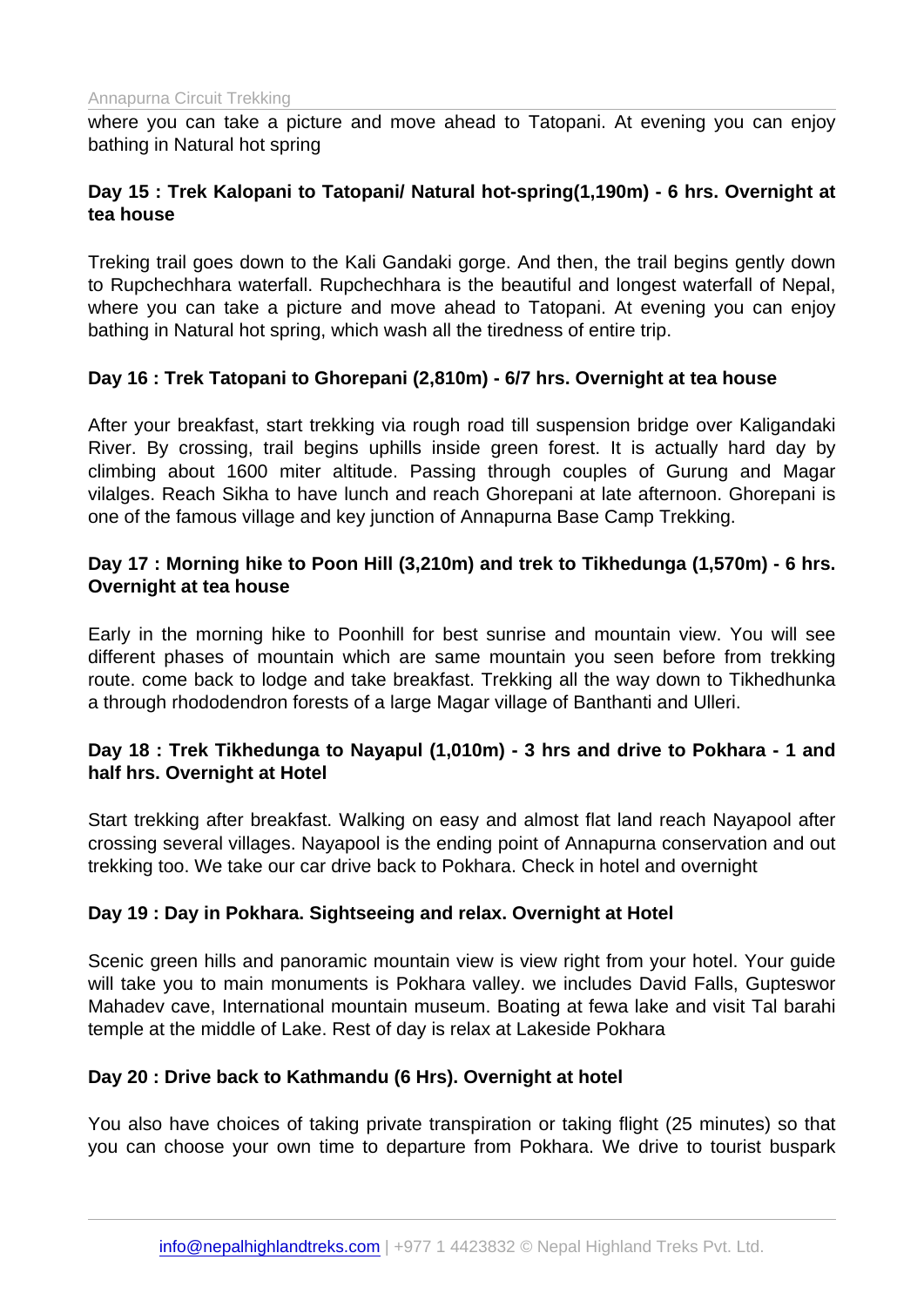early in the morning. Drive 6 hours to Kathmandu and transfer to Hotel. Invite you to have dinner with us in Nepali cultural restaurant.

#### Day 21 : Departure from Kathmandu

Final departure to home. we drop you to International airport

#### Cost Includes

- Arrival and departure arrangement
- Twin sharing accommodation in Kathmandu and pokhara, 3 star category hotel with every morning breakfast
- Sightseeing in Kathmandu and in Pokhara with private transportation, tour guide and entrance fees
- Bus drive to Syange from Kathmandu and Pokhara to Kathmandu
- Annapurna conservation area permit and TIMS card for trekking
- Experience English speaking trekking guide with his salary, foods, accommodation, insurance and equipment
- Porter to carry your luggage  $(2 \text{ pax} = \text{one} \text{ porter})$  with his salary, foods, equipment, accommodation and insurance
- Three times foods (Breakfast, Lunch and Dinner) and hot drinks during trekking
- Arrangement of emergency evacuation in case of need
- First aid kit box
- All service change and government taxes
- One welfare dinner with Nepal Highland Treks team

#### Cost Excludes

- Lunch and dinner in Kathmandu and in Pokhara
- Bottled drinks including drinking water and bar bills
- Personal expenses, battery charge cost, hot shower, telephone and internet
- Personal equipment, travel insurance, personal medical expenses
- Emergency evacuation charge in case of need
- Extra activities, Tipping

## Useful Note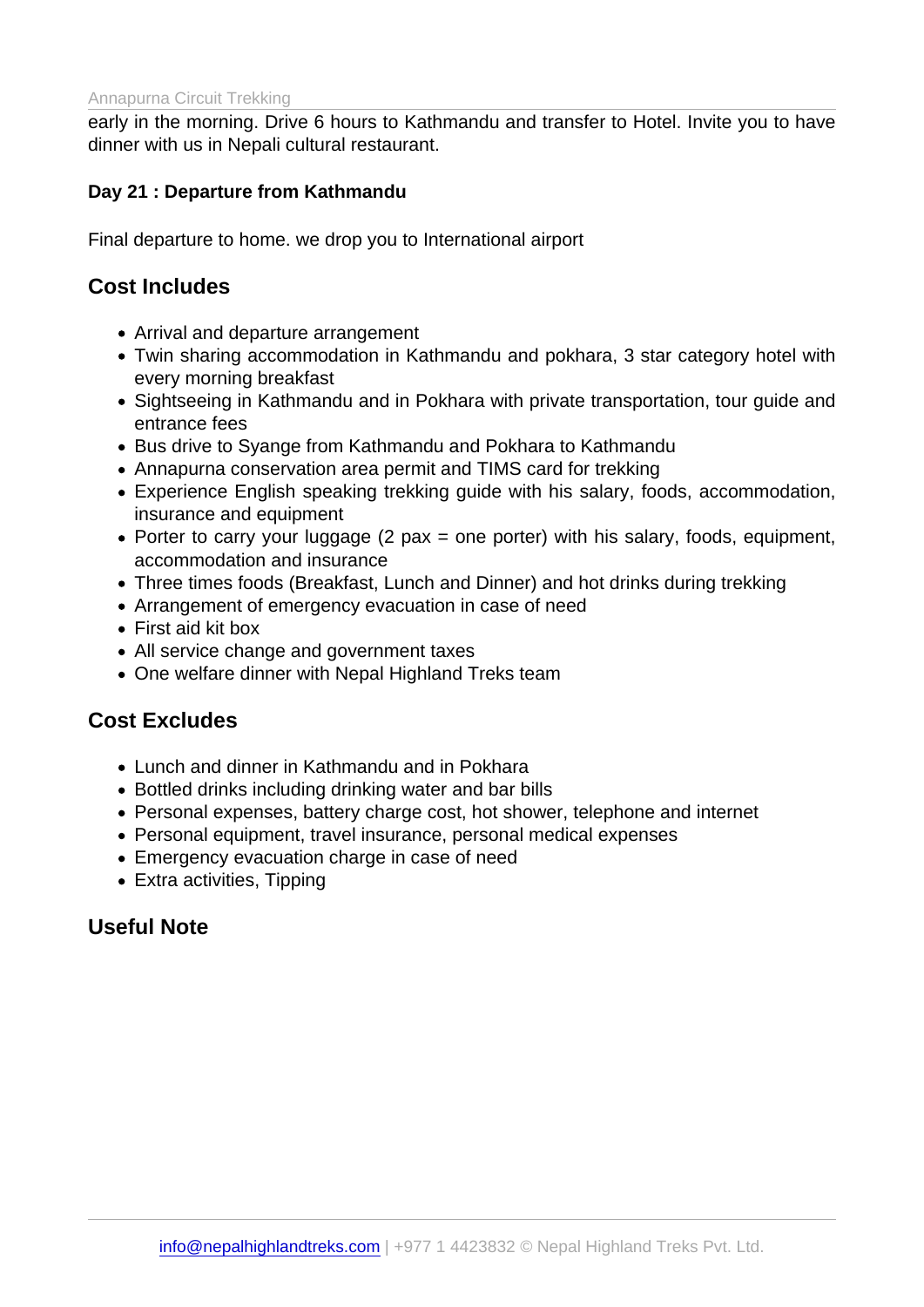## Accommodation in the trip

Our package is including 3 nights hotel in Kathmandu and another 2 nights in Pokhara. It is 3 star category hotels with breakfast and on twin sharing. Accommodation in entire trekking is in local tea houses (Local guest house) on twin sharing. You will get rooms with inside toilet only in few places. Most of the overnights are in room without toilet inside. All the tea houses are providing common toilets outside your room. Annapurna circuit Trekking region may have over flow of trekkers in peak season, in that situation, you may share common room with other trekkers. It may happen in few places like Yak Kharka and Thorong Phedi.

#### Foods in the trip

Kathmandu and Pokhara have lots of restaurants to choose for your Lunch and Dinner. Breakfast is including in the package that is provided by same hotel you are staying. During your trekking, same tea houses you are going to stay provide you breakfast and Dinner. Lunch is on the way at suitable place. All the foods during trekking is including in the packages. Hotel and restaurants provide you international standard foods in entire Trekking . It is suggest choosing vegetarian foods. Meats are not fresh in the region since it should carry from out of the region.

#### Guide and Porter

Your guide to the Trekking is from Kathmandu. He is the one who will be our regular guide more responsible, friendly, and helpful English speaking. You will meet them in Kathmandu before starting your trek. Usually there will be 1 porter for every two trekkers. He is able to carry total 25 kilogram. Both guide and porters are fully equipped, insured and package including their foods, accommodation on the way. Trekking guides are those who can communicate with you and local peoples and having enough knowledge of local places, peoples, their cultures and having knowledge of high altitude sickness.

#### Drinking Water during Trekking

Drinking water is extra cost from package. During the trek it is available bottled mineral water, boiled water fill in your own bottle from every tea houses or can use even normal water from Tap. Bottled mineral water is available in every guest houses, shops in entire Trekking. As you hike high altitude, cost of bottled mineral water and boil filtered water increase. Water from local taps can be also used as drinking water by purification with purification tablet and filter it yourself. Most of the trekkers are drinking bottled mineral water and boiled filtered water. Trekkers are using local tap water rarely.

#### Equipment list

You do not need to bring whole equipments from your home country. Good trekking equipments with reasonable cost are available in Kathmandu. We can suggest you to buy those after we check it in hotel before starting of trekking. Representative from Nepal Highland Treks or your guide can provide you good suggestion. Our itinerary has enough time to be prepared with your proper equipment.

#### Clothing List

Round cap to protect from sun during sunny day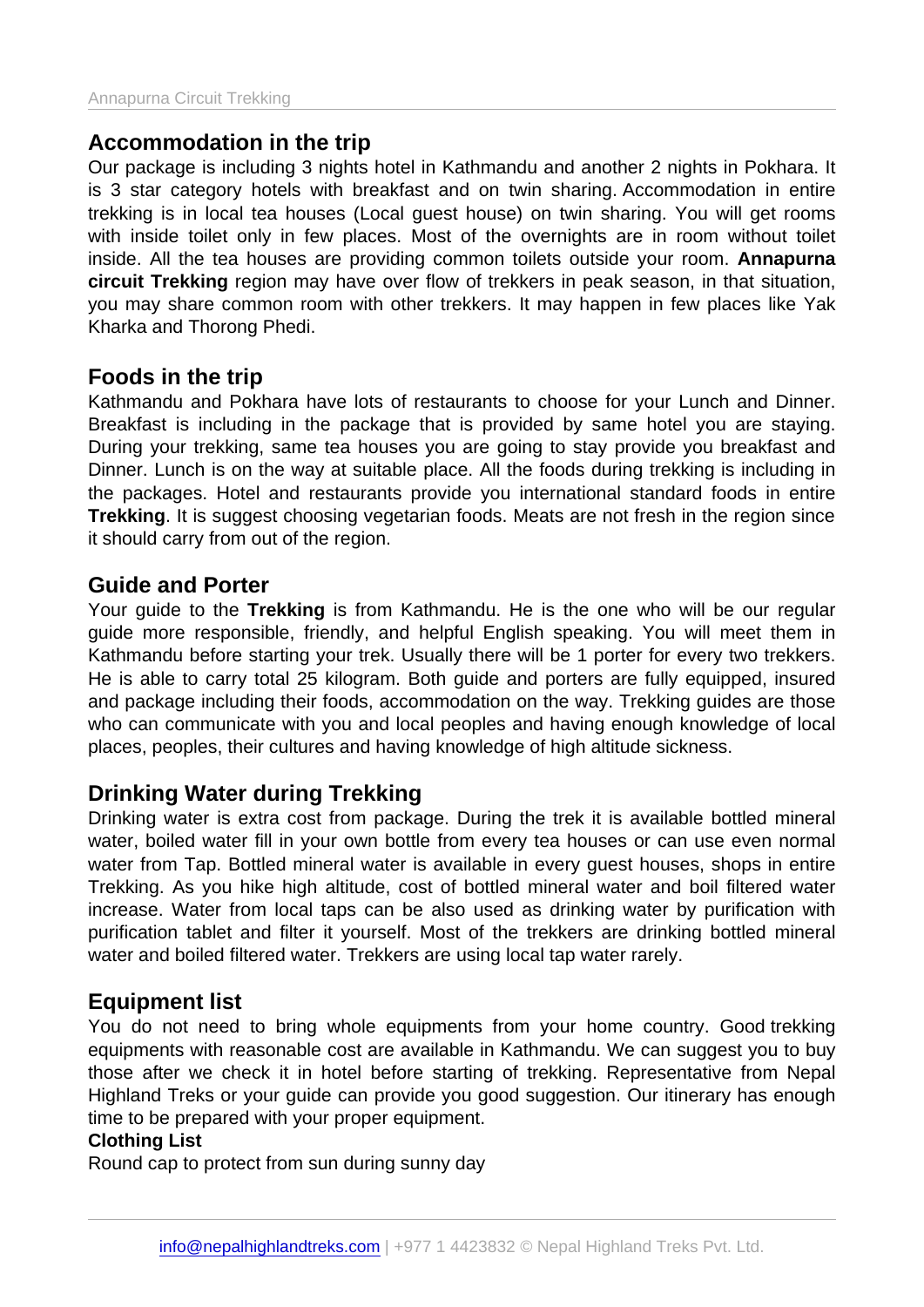Warm head cover cap

Muff to cover mouth from heavy wind and cold

2 pairs warm inner thermal and inner trouser

1 pair warm outer trouser

1 pair warm wind proof warm outer trouser

One pair light and warm jacket or sweeter

One pair down jacket

One pair wind proof jacket

2 pairs light shocks

2 pair warm shocks

1 pair light shoe or sandal

1 pair warm water proof trekking shoes

2 pairs light trouser or half paint for walking during day and hot temperature

3 to 4 pairs of light t-shirt

Warm glove

Rain coat (cover body and backpack)

20 litter polar bag for trekking, carrying yourself (Trekking bag pack)

Duffel bag or big polar bag to hand over with your goods to our Porter (Nepal Highland Treks provide you)

Down Sleeping bag with its Inner (Nepal Highland Treks provide in returnable based)

Other accessories Head lamp with enough battery Camera and its battery Battery charger Trekking stick Phone and charger lip care Sun cream Toilet papers Hand wash lotion Thoth brush add paste Washing shop and bath shampoo Quick dry towel

#### First Aid Kit Medicines

In every trekking package, our guide will carry first aid kit box containing medicines of anti altitude, anti Diarrhea, pain relief, Antibiotic, anti cold, anti vomiting, anti headache, fever, bandages, handplast and anti septic lotion . If you are taking any regular medicine that is compulsory to bring yourself.

## Some Dos and Dont's during Annapurna Circuit Trekking

Trekking route of Annapurna is unspoiled and exotic land which is sensitive. Treat the land and local peoples with care and respect. Try your best to keep environment clean and show appreciation for culture and traditional religious beliefs.

Make Annapurna region litter free : Do not through any litter; put it in dustbin fixed by